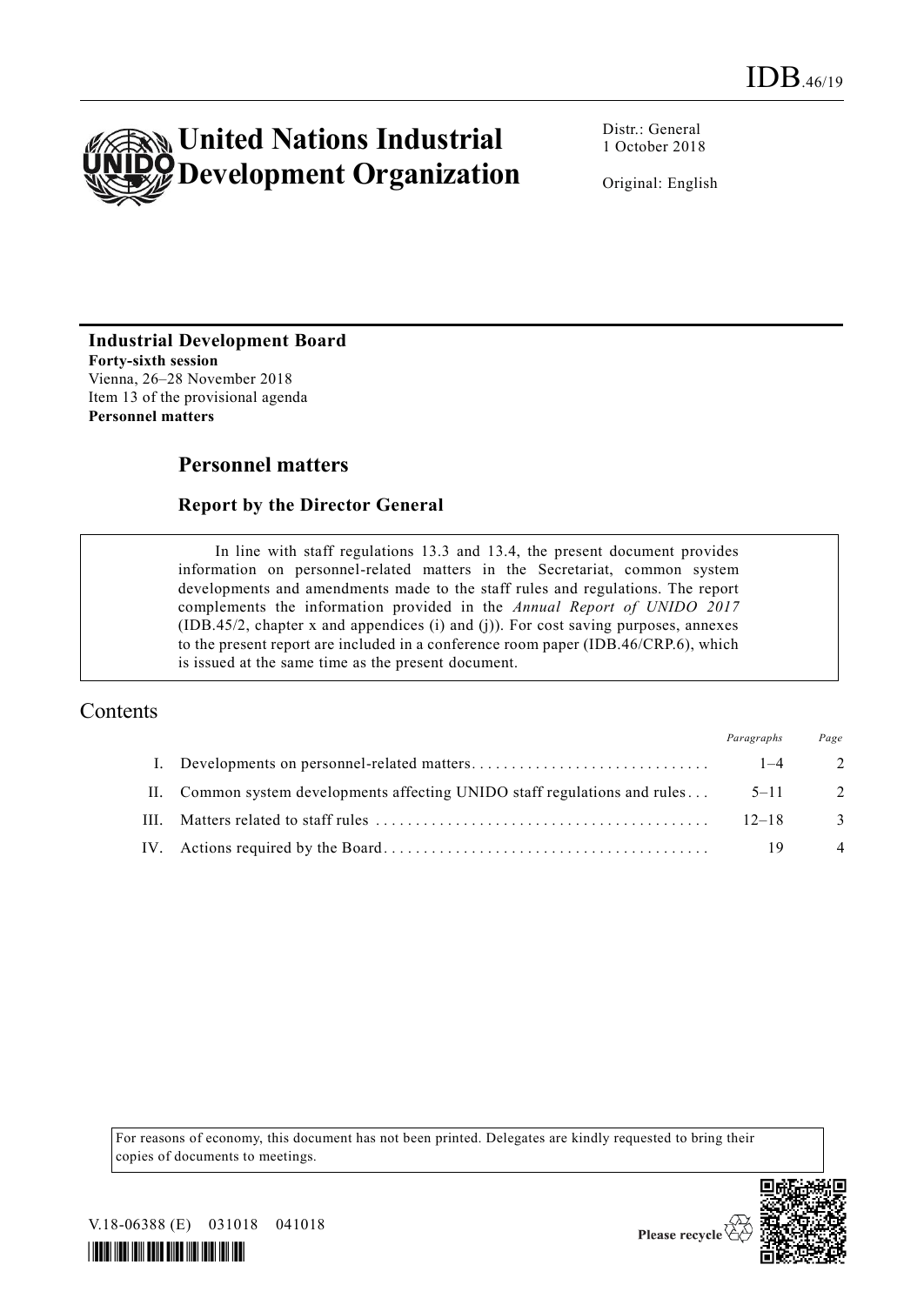# **I. Developments on personnel-related matters**

### **Recruitment**

1. In line with the decision taken by the Director General, 44 posts in the Buildings Management Services Division (CMO/OSS/BMS) were approved for external recruitment, to hire staff members under the 100 series. As of September 2018, 20 of these posts have been staffed, with another 7 posts to be finalized by the end of the current year. Another 10 professional positions are under recruitment, 8 of these in the Directorate of Programme Development and Technical Cooperation. Since the beginning of 2018, 49 positions have been advertised, 14 internally and 35 externally.

2. Since 10 May 2017 (IDB.45/17), the Director General approved 23 senior appointments and reassignments. Since the inception of the Partner Expert Programme in January 2017, a total of 12 Partner Experts from 2 countries, 10 from China and two from Turkey, have been working at UNIDO. All of these have been placed in UNIDO Headquarters, none in the field so far.

### **Development of the UNIDO Gender Parity Action Plan**

3. To reach gender parity in staffing, and in line with the United Nations Secretary-General's Gender Parity Strategy 2017 and recommendation 8 of the report of the Joint Inspection Unit (JIU/REP/2017/1) entitled "Review of management and Administration of UNIDO, UNIDO has developed the Gender Parity Action Plan (2018–2023). Details of the action plan are presented in document IDB.46/20.

4. The Action Plan draws on best practices in the United Nations and on consultations with UNIDO management and staff. It outlines two target areas, namely (i) the removal of obstacles to the recruitment, retention, promotion, and mobility of women members of staff; and (ii) the creation of an enabling working environment, including by improving the productivity and well-being of all UNIDO employees by promoting diversity, career development, flexible working arrangements, and family-friendly policies.

# **II. Common system developments affecting UNIDO staff regulations and rules**

### **Conditions of service applicable to the Professional and higher category**

### **Salary Scale for professional and higher categories (schedule I to the staff regulations)**

5. The concept of the base/floor salary scale was introduced by the General Assembly in resolution 44/198 of 21 December 1989, section I.H. The scale is set by reference to the salary scale of the federal civil service of the United States of America in Washington, D.C. Periodic adjustments are made on the basis of a comparison of net base salaries of United Nations officials with the corresponding salaries of their counterparts in the United States federal civil service, excluding any locality pay. The adjustments are implemented by means of the standard method of consolidating post adjustment points into the base/floor salary, that is by increasing base salary while commensurately reducing post adjustment.

6. By its resolution 72/255 of 24 December 2017, the General Assembly approved, with effect from 1 January 2018, the unified salary scale for staff in the Professional and higher categories that reflect a 0.97 per cent increase (Annex I).

7. The revised salary scale was implemented on a "no-loss/no-gain" basis. This means that it was accompanied by a corresponding reduction in the post adjustment multipliers for all duty stations. The cost of implementing the General Assembly's resolution is negligible and is covered in the provisions made for that purpose in the UNIDO Programme and Budgets 2018–2019 (IDB.45/5).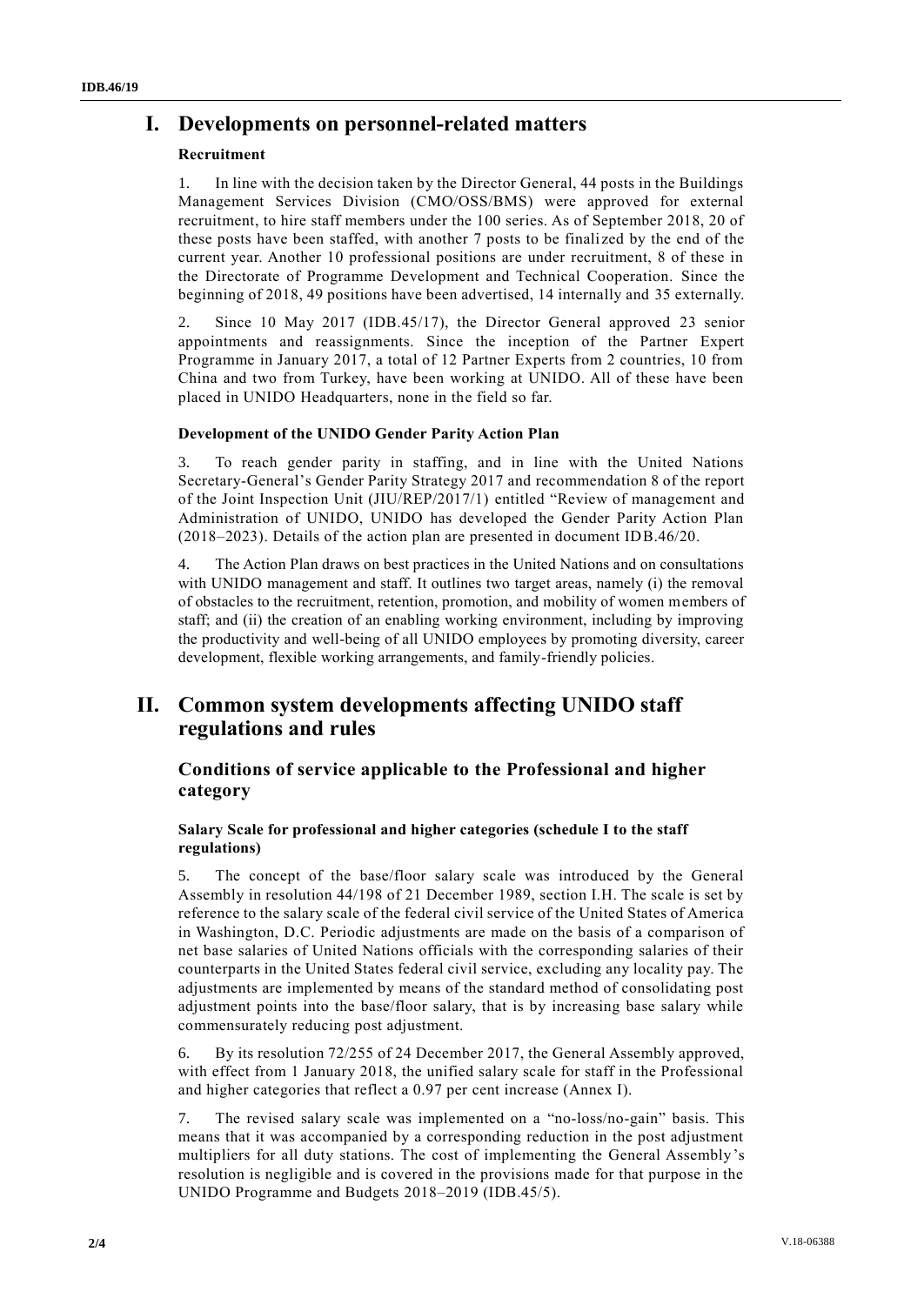#### **Evolution of the net remuneration margin**

8. Under a standing mandate from the General Assembly, the International Civil Service Commission (ICSC) reviews the relationship between the net remuneration of United Nations officials in the Professional and higher categories in New York and that of the United States federal civil service officials in comparable positions in Washington, D.C. For that purpose, the Commission annually tracks changes occurring in the remuneration levels of both civil services and, when the margin happens to be outside of the established range  $(113-117)$ , initiates the necessary action to bring it to around the desirable midpoint of 115. The Commission noted that the estimated net remuneration margin for 2017 amounted to 113.7.

#### **Post adjustment matters**

9. The General Assembly noted the efforts by the Commission to improve the post adjustment system and requested the Commission to continue its effort to improve this system to minimize any gaps between pay indices and post adjustment indices, and to consider the feasibility of more frequent reviews of post adjustment classifications of duty stations. In addition, the Assembly requested the Commission to review the measure to close the gap in the post adjustment at its next round of cost-of-living surveys.

10. Noting with serious concern that some organizations had decided not to implement the decisions of the Commission regarding the results of the cost-of-living surveys for 2016, the General Assembly also requested the Commission to report no later than at the 74th Session of the Assembly, in the autumn of 2019, on the implementation of the Commission's decisions regarding the result of the cost-of-living surveys for 2016, including any financial implications.

#### **Common System-wide Health Insurance Working Group**

11. In its resolution 68/244, the General Assembly requested the Secretary-General to undertake a survey of current health-care plans for active and retired staff within the United Nations system, explore all options to increase efficiency and contain costs. A working group of agencies of the United Nations system was formed and analysed 23 health insurance plans across the system, which cover 401,166 persons, both active and retired staff. The Working Group developed a set of recommendations. The recommendations will be submitted by the Secretary-General to the General Assembly for consideration.

## **III. Matters related to staff rules**

#### **Salary scale for staff in the General Service Category (Appendix A to the staff rules)**

12. In accordance with the Flemming principle, General Service (GS) staff shall have pay and other conditions of employment that match the best on offer at the duty station. The principle was first stated in 1949 and is implemented through the ICSC local salary surveys, conducted periodically at all duty stations. Between the salary surveys, the GS salary scale is subject to interim adjustments, calculated on the basis of movements of an appropriate wage or price index or a combination of indices.

13. The latest survey in Vienna was carried out in April 2017, approved by the ICSC in July 2017. The resulting increase of 3.3 per cent was reflected in the salary scale and implemented in two stages. First, the 2016 interim adjustment of 1.4 per cent, which had been withheld pending the outcome of the ICSC survey, was paid retroactively with effect from 1 November 2016 (Annex II). Second, the remaining increase was paid retroactively with effect from 1 April 2017 (Annex III), i.e. the reference month of the survey.